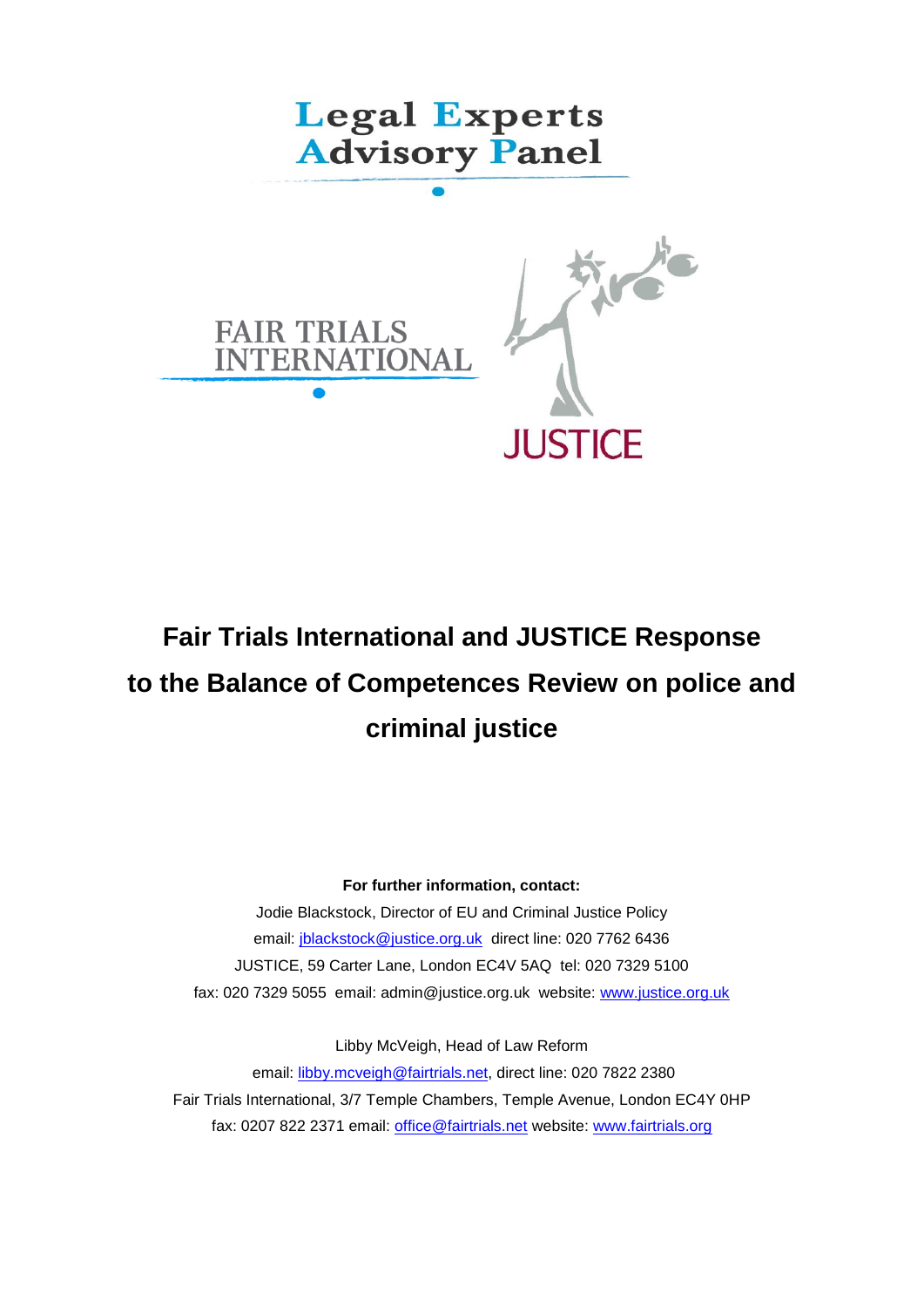#### **Introduction**

- 1. Fair Trials International (Fair Trials) is a non-governmental organisation (with offices in London and Brussels) that works for fair trials according to internationally recognised standards of justice. Fair Trials helps people to understand and defend their fair trial rights; addresses the root causes of injustice through its law reform work; and undertakes targeted training and networking activities to support lawyers and other human rights defenders in their work to protect fair trial rights. Fair Trials coordinates the Legal Experts Advisory Panel (LEAP), a pan-European network of over 150 criminal justice experts from all 28 EU Member States, of which JUSTICE is a member.
- 2. JUSTICE is an all-party law reform and human rights organisation working to strengthen the justice system – administrative, civil and criminal – in the United Kingdom. It is the UK section of the International Commission of Jurists.
- 3. This response focuses on the civil liberties implications of EU cooperation in criminal justice matters and answers the questions posed by the Review from this perspective. Our answers are therefore given by way of questions 17 to 21.
- 4. While the Review has indicated that its assessment will focus on post-Lisbon Treaty measures, in our opinion it is necessary to consider the impact of pre-Lisbon measures as an indication of the effect EU cooperation is having on the fundamental rights of EU citizens, and the impetus for the establishment of EU minimum standards for suspects and accused persons and victims set out in Article 82(2) of the Treaty on the Functioning of the European Union (TFEU).

## **17. What are the advantages and disadvantages to the UK of EU action in the field of minimum standards in criminal law and procedure?**

5. Mutual recognition measures were adopted prematurely. Experts agree that it was necessary to audit and improve the procedural safeguards for defendants and complainants across the member states before judicial cooperation could work. The EU Council of Ministers assumed that member states trusted each other's regimes, 1

 $\overline{a}$ <sup>1</sup> Developed during the UK Presidency of the EU in 1998, Cardiff European Council, Presidency Conclusions, 15 and 16 June 1998, SN 150/1/98 REV 1, pp 14 and 15; Commission Communication, *Mutual Recognition of Final*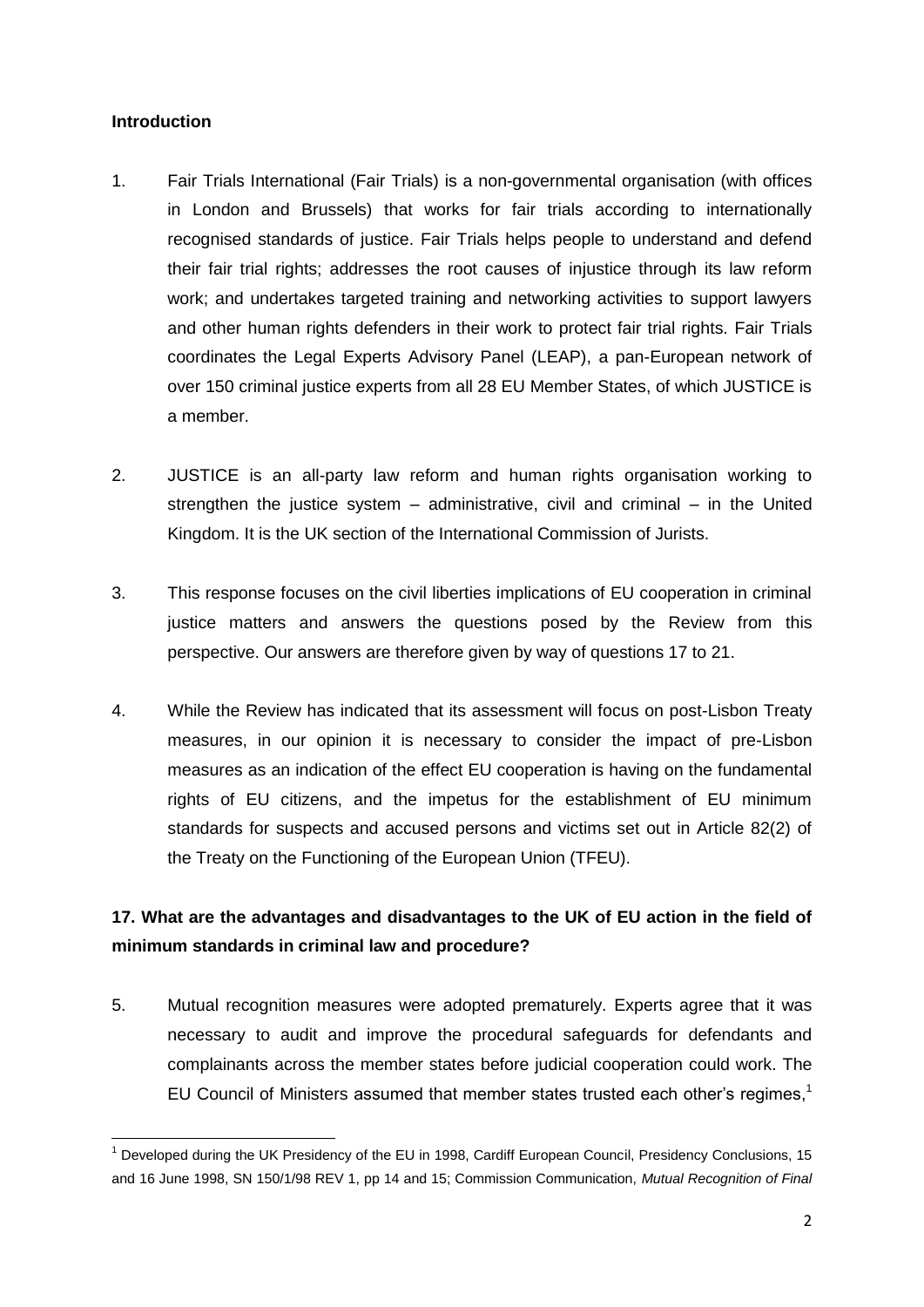but this was proven not to be as straight forward once the European arrest warrant began to operate and grounds of refusal were invoked. $2$ 

6. Minimum standards were confirmed to be necessary following a protracted negotiation commencing in 2002 $3$  at the time the European arrest warrant was conceived. <sup>4</sup> Many member states, including the UK, were not however convinced that EU action was necessary in this area due to en bloc membership of the European Convention on Human Rights (ECHR).<sup>5</sup> Experience in a number of wellknown cases, such as those of Garry Mann, convicted in a fast-track trial deemed unfair by a British court, and Andrew Symeou, detained in appalling conditions in Greece, highlighted the dangers of this assumption. In fact, detailed research over more than a decade has repeatedly shown that the ECHR is an insufficient tool to ensure effective protection of suspects' and accused persons' rights in the context of

*Decisions in Criminal Matters*, COM(2000) 495 final 2. This single market concept has been described as applying crudely given the different nuances and justifications for penal policy between the member states, see V. Mitsilegas, *The constitutional implications of mutual recognition in criminal matters in the EU*, CML Rev. 43 (2006) 1277-1311, and P. Craig, *The Lisbon Treaty* (OUP, 2010), p 373 and references at n. 134 therein. Nevertheless, the statement in the Presidency Conclusions explained that it intended:

Enhanced mutual recognition of judicial decisions and judgment and the necessary approximation of legislation would facilitate co-operation between authorities *and the judicial protection of individual rights.* (emphasis added)

And also the Commission Communication on Mutual Recognition confirmed that:

1

[I]t must therefore be ensured that the treatment of suspects and the rights of the defence would not only not suffer from the implementation of the principle [of mutual recognition] but that the safeguards would even be improved through the process.

<sup>2</sup> G. Vernimmen-Van Tiggelen and L. Surano, Institute for European Studies, Université Libre de Bruxelles ECLAN – European Criminal Law Academic Network, *Analysis of the Future of Mutual Recognition in Criminal Matters in the European Union, EC DG JLS* (20<sup>th</sup> November 2008), ; European Parliament, DG Internal Policies of the Union, Policy Dept C, Citizen's Rights and Constitutional Affairs, *Implementation of the European Arrest Warrant and Joint Investigation Teams at EU and National Level, PE 410.6 (7<sup>th</sup> January 2009).* 

 $^3$  JUSTICE issued a briefing in 2002 calling for procedural safeguards, as well as other NGOs and the European Parliament. The Commission issued a green paper in response, COM (2003) 75 final, which led to a Proposal for a Council Framework Decision on certain procedural rights in criminal proceedings throughout the European Union, COM (2004) 328 final.

<sup>4</sup> Council framework decision, of 13 June 2002 on the European arrest warrant and the surrender procedures between Member States (2002/584/JHA), O J L190/1 (18.7.2001).

<sup>5</sup> UK House of Lords European Union Committee, *Breaking the deadlock: what future for EU procedural rights?*, 2<sup>nd</sup> Report of Session 2006-2007, HL Paper 20 (TSO, 2007) and UK House of Lords European Union Committee, *Procedural rights in EU criminal proceedings - an update*, 9th Report of Session 2008-2009, HL Paper 84 (TSO, 2009).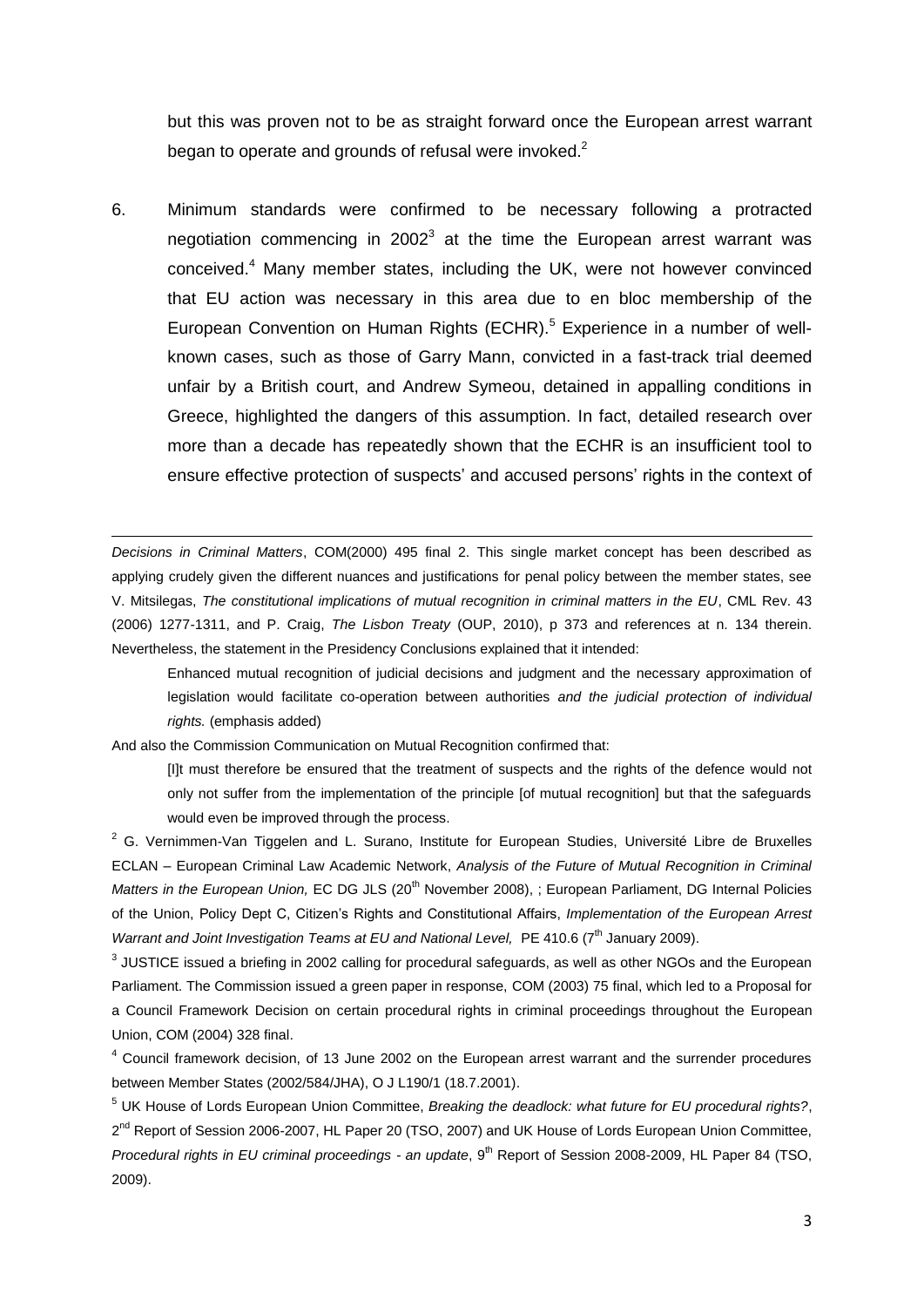mutual recognition arrangements.<sup>6</sup> Moreover, all member states (some considerably more than others) have been found by the European Court of Human Rights to repeatedly be in violation of rights pertaining to criminal justice procedure already set out in the ECHR.

- 7. Between 2009 and 2013, Member States were found to be in violation of the rights to liberty and a fair trial in 640 criminal cases.<sup>7</sup> In 2013 alone, Bulgaria, Greece and Poland were found in breach of Articles 5 and 6 in over 50 criminal cases. Violations of Articles 5 and 6 in criminal cases made up the majority of the violations found by the ECtHR against them, suggesting standards lag behind in this area. This is borne out by practical experience: from 2011 to 2013, of the people who contacted Fair Trials International from EU countries, 1 in 5 reported being denied access to an interpreter or to translations of key documents, 1 in 10 reported being denied information about their rights or the reason for their arrest and 13% reported being denied access to a lawyer following their arrest.
- 8. It was therefore acknowledged in the signing of the Resolution for a Roadmap on procedural rights that the EU should enhance rights protection for suspected and accused persons within the EU. $^8$  Recognition by the EU in the Lisbon Treaty and implementing law that these safeguards are necessary and the commitment made to introduce them is a positive and welcome advancement of EU competence.

 $\overline{\phantom{a}}$ 

<sup>&</sup>lt;sup>6</sup> See T. Spronken and M. Attinger, *Procedural Rights in Criminal Proceedings: Existing Level of Safeguards in the European Union,* (University of Maastricht/ EC, DG JLS, 2005); Tilburg, Griefswald, *An Analysis of minimum standards in pre-trial detention and the grounds for regular review in the Member States of the EU*, *Draft Introductory Summary,* EC DG JLS/D3/2007/01, (2009); T. Spronken et al, *Effective Criminal Defence in Europe*  (Intersentia, 2010); T. Sproken, *EU-wide Letter of Rights in Criminal Proceedings: Towards Best Practice* (University of Maastricht/Bundesministerium der Justiz, 2010); E. Cape and Z. Namoradze, Legal Aid Reformers Network, *Effective Criminal Defence in Eastern Europe* (Soros Foundation-Moldova, 2012); S. Schumann et al, *Pre-trial Emergency Defence* (Intersentia/NWV, 2012); J. Blackstock, *European arrest warrants: Ensuring an effective defence* (JUSTICE, 2012); Fair Trials International, *Advancing defence rights in the EU* (2012); J. Blackstock et. al, *Inside Police Custody: An Empirical Account of Suspect's Rights in Four Jurisdictions*  (Intersentia, 2012).

<sup>&</sup>lt;sup>7</sup> See Fair Trials International, Stockholm's Sunset: New horizons for justice in Europe, March 2014, paragraph 14. Individual countries' performance can be viewed on Fair Trials' defence rights map at http://www.fairtrials.org/justice-in-europe/.

<sup>8</sup> Resolution of the Council of 30 November 2009, *on a Roadmap for strengthening procedural rights of suspected or accused persons in criminal proceedings,* OJ C 295/1 (4.12.2009).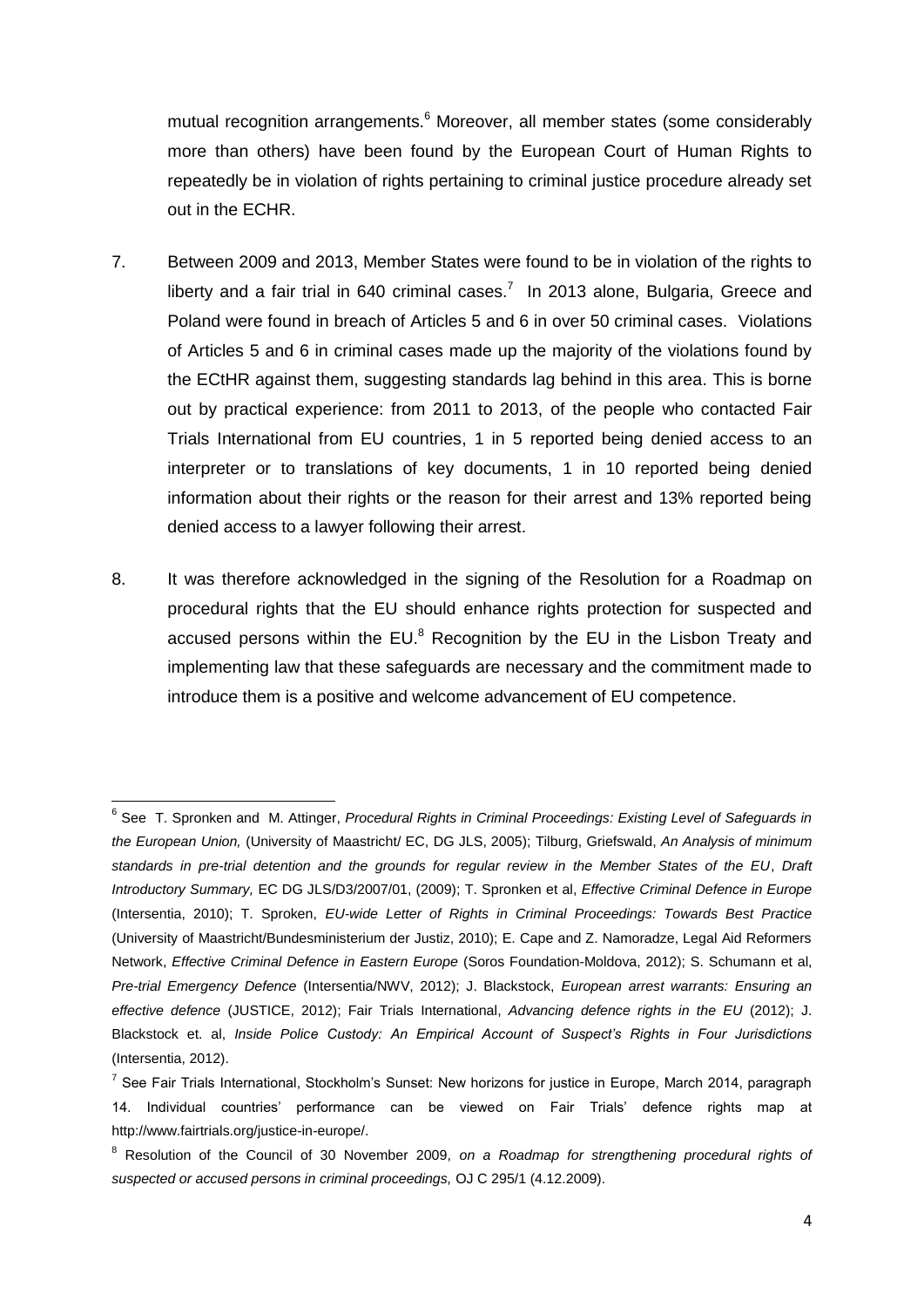- 9. The advantage of action in this field is that people living in and moving between EU countries will have the protection of certain minimum standards throughout the EU. For countries like the UK, which already has extensive procedural safeguards, this means that British nationals will be able to exercise more of the minimum protections available to them at home should they become embroiled in the criminal justice system in another member state.<sup>9</sup> Promotion of fair trial rights can alleviate some of the concerns about the swift and cursory operation of mutual recognition decisions.
- 10. The only disadvantage to the UK of improved rights protection for suspects and accused persons is the possibility that some EU proposals enhance standards within the UK that are not yet available for people under existing law, and changes are therefore required to UK law. For example, in Scotland until 2010 it was not possible to receive the assistance of a lawyer during police detention. While a challenge taken to the UK Supreme Court established the right to legal assistance.<sup>10</sup> its operation in practice is still very limited.<sup>11</sup> The EU Directive on the right to a lawyer<sup>12</sup> would ensure that the right is more effective and meaningful in practice than is currently the case, but the UK has not yet opted into this measure. Moreover, the EU Directive on the right to information<sup>13</sup> requires the provision of a letter of rights to all arrested persons. Scotland did not provide this letter or notice until required to do so by the Directive, <sup>14</sup> although a Notice of Rights and Entitlements has exists in England and Wales for many years.<sup>15</sup>

 9 According to statistics of the Foreign and Commonwealth Office, in 2012/13 the number of arrests for all offences involving British nationals abroad was 5,435.

<sup>10</sup> *Cadder v HM Advocate* [2010] 1 WLR 2601.

<sup>11</sup> As recorded in *Inside Custody*, note 6 above, chapters 6, 7 and 8.

 $12$  Directive 2013/48/EU on the right of access to a lawyer in criminal proceedings and in European arrest warrant proceedings, and on the right to have a third party informed upon deprivation of liberty and to communicate with third persons and with consular authorities while deprived of liberty, OJ (6.11.2013) L 294/1.

<sup>&</sup>lt;sup>13</sup> Directive 2012/13/EU on the right to information in criminal proceedings, OJ (1.6.2012) L 142/1.

<sup>14</sup> Se[e http://www.scotland.gov.uk/Topics/archive/law-order/letterofrights](http://www.scotland.gov.uk/Topics/archive/law-order/letterofrights) 

<sup>15</sup> Available at <https://www.gov.uk/notice-of-rights-and-entitlements-a-persons-rights-in-police-detention> The Directive also requires more information about the circumstances of the case against the arrested person to be provided during police detention so as to ensure that the person can effectively exercise their defence. The Home Office recently consulted to amend the Police and Criminal Evidence Act Codes of Practice to give effect to the Directive, see <https://www.gov.uk/government/consultations/revised-pace-codes-and-nores> The PACE Codes and Criminal Procedure Rules (and their equivalents in Scotland and Northern Ireland) were also amended to give effect to the Directive on the right to interpretation and translation, see <https://www.gov.uk/government/consultations/revised-pace-codes-of-practice-c-and-h>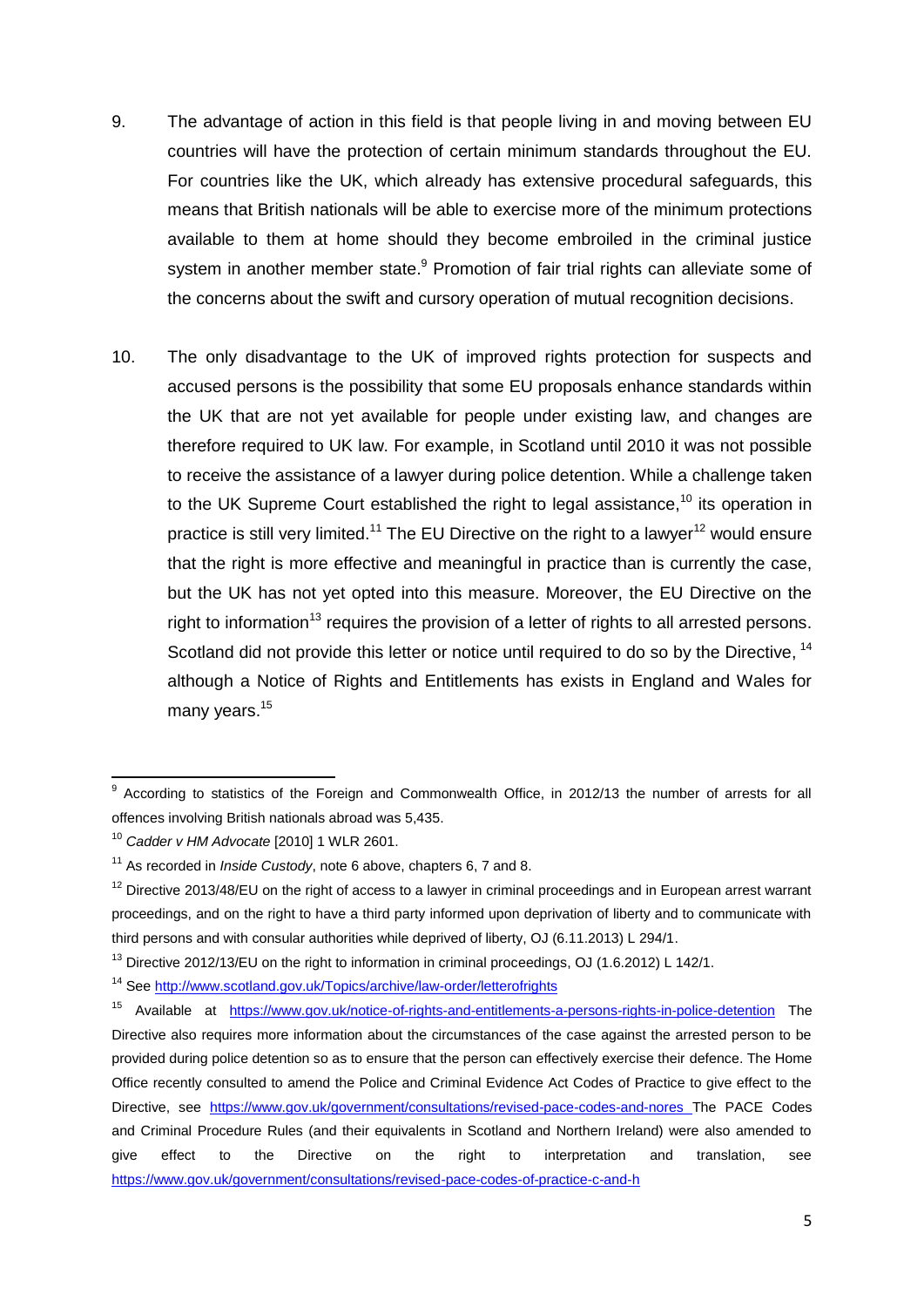11. We see these amendments as a positive step for improving the practical availability of rights for suspects and accused people in the UK rather than a disadvantage.

**18. To what extent is EU action in this area effective in raising standards, or enhancing cooperation? And to what extent is it necessary? And to what extent is the EU the most appropriate level for action in the field of minimum standards in criminal law and procedure?**

- 12. The EU has now passed three Directives<sup>16</sup> binding upon most<sup>17</sup> member states, that are enforceable by individuals through domestic courts and, if a reference is made to it, the Court of Justice of the European Union (CJEU). Three more are currently passing through the EU legislative process and should be adopted over the course of the next year.<sup>18</sup> As to whether this has led to improved standards is difficult to assess at this stage, since the first Directive only came into force in November 2013, the second June 2014 and the third does not have to be implemented until 2016. The first three measures provide detailed, concrete provisions that clearly identify the procedural right and set out the steps necessary for member states' authorities to take in order to ensure that rights enacted can be effectively exercised. The level of prescriptive detail, and the possibility for individuals to invoke procedural safeguards during proceedings represents a clear benefit over nebulous ECHR principles, which leave it to a Contracting State to achieve overall fairness through its national law and procedure. These measures are essential to the raising of standards.
- 13. A simple example is provided by the issue of access to the case-file in Poland. The requirement to provide access to case documents necessary for challenging detention has long been part of ECtHR case-law. Poland (where many people are extradited from the UK) has been found in violation of this principle by the ECtHR on several occasions. Yet it is only through legislation taking effect on 2 June 2014, implementing the Right to Information Directive, that the practice of withholding the

 $16$  Directives noted at 10 and 11 above, as well as Directive 2010/64/EU on the right to interpretation and translation in criminal proceedings OJ (26.10.2010) L 280/1.

 $17$  With some exceptions due to Protocols 21 and 22 to the Treaty on the Functioning of the European Union enabling the UK, Ireland and Denmark to opt out of laws relating to the Area of freedom, security and justice.

<sup>&</sup>lt;sup>18</sup> Proposal for a Directive on procedural safeguards for children suspected or accused in criminal proceedings COM(2013) 822/2; Proposal for a Directive on provisional legal aid for suspects or accused persons deprived of liberty and legal aid in European arrest warrant proceedings COM(2013) 824; Proposal for a Directive on the strengthening of certain aspects of the presumption of innocence and of the right to be present at trial in criminal proceedings COM(2013) 821/2.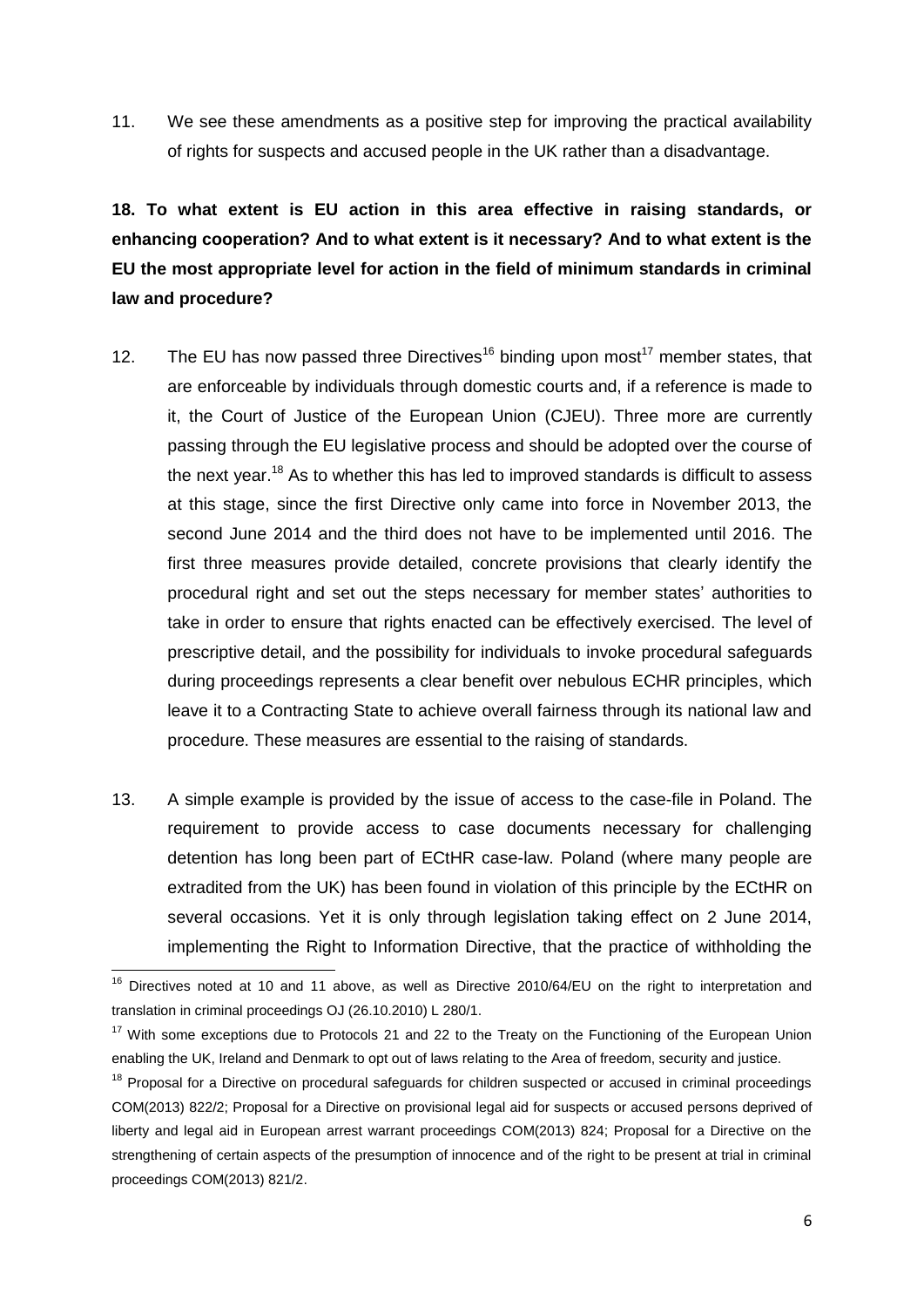file was addressed in procedural changes.<sup>19</sup> The prospect of Commission enforcement of a directive makes it much harder to ignore. This shows the added value of these measures.

- 14. As regards the subsequent three measures, which target important areas of the right to a fair trial, the UK has indicated (with the possible exception of the proposed directive on safeguards for children) that it will not participate. This is disappointing, as the UK could otherwise help shape their content. For instance, the measures currently contain broad, generalised principles and the UK could work to convert these into more practical, detailed provisions along the lines of the first three directives, which would be more readily invoked by individuals (not least UK citizens arrested abroad) and require less interpretation by the CJEU.
- 15. Measures adopted at EU level to enhance procedural safeguards are necessary, since other international and regional treaties or agreements have failed to ensure compliance with minimum standards across the member states. Moreover, the ECtHR has, on procedural matters offered a wide margin of appreciation to member states in terms of how they apply the ECHR. Findings of the Court are in any event not made until a considerable period of time after conviction due to the requirement for domestic remedies to be exhausted and the volume of cases before the court.

For example, access to a lawyer during police detention varies widely between EU nations. Article 6 ECHR sets out a clear right to be assisted by a lawyer, and a Grand Chamber judgment of the ECtHR declares that the right to a fair trial will be irretrievably prejudiced where access to a lawyer is denied during police detention.<sup>20</sup>

- 16. Yet, across the EU, this right is not universally available in law or in practice. To take three similar Western countries, the UK, France and the Netherlands, there are three very different systems in place:
	- In the UK, the right applies to all persons from the point of arrest and encompasses private advice and active representation in interview.

<sup>19</sup> See Helsinki Foundation for Human Rights, *Abuse of pre-trial detention in Poland as a result of the limited access of suspects and defence lawyers to case-files*, November 2013.

<sup>&</sup>lt;sup>20</sup> Salduz v Turkey (2009) 49 EHRR 19. The ECtHR has underlined that: 'the accused person is particularly vulnerable given the stage of proceedings and complexity of the law. In most cases this can only be compensated by a lawyer whose task, amongst other things, is to ensure respect of the right not to incriminate oneself', at [54].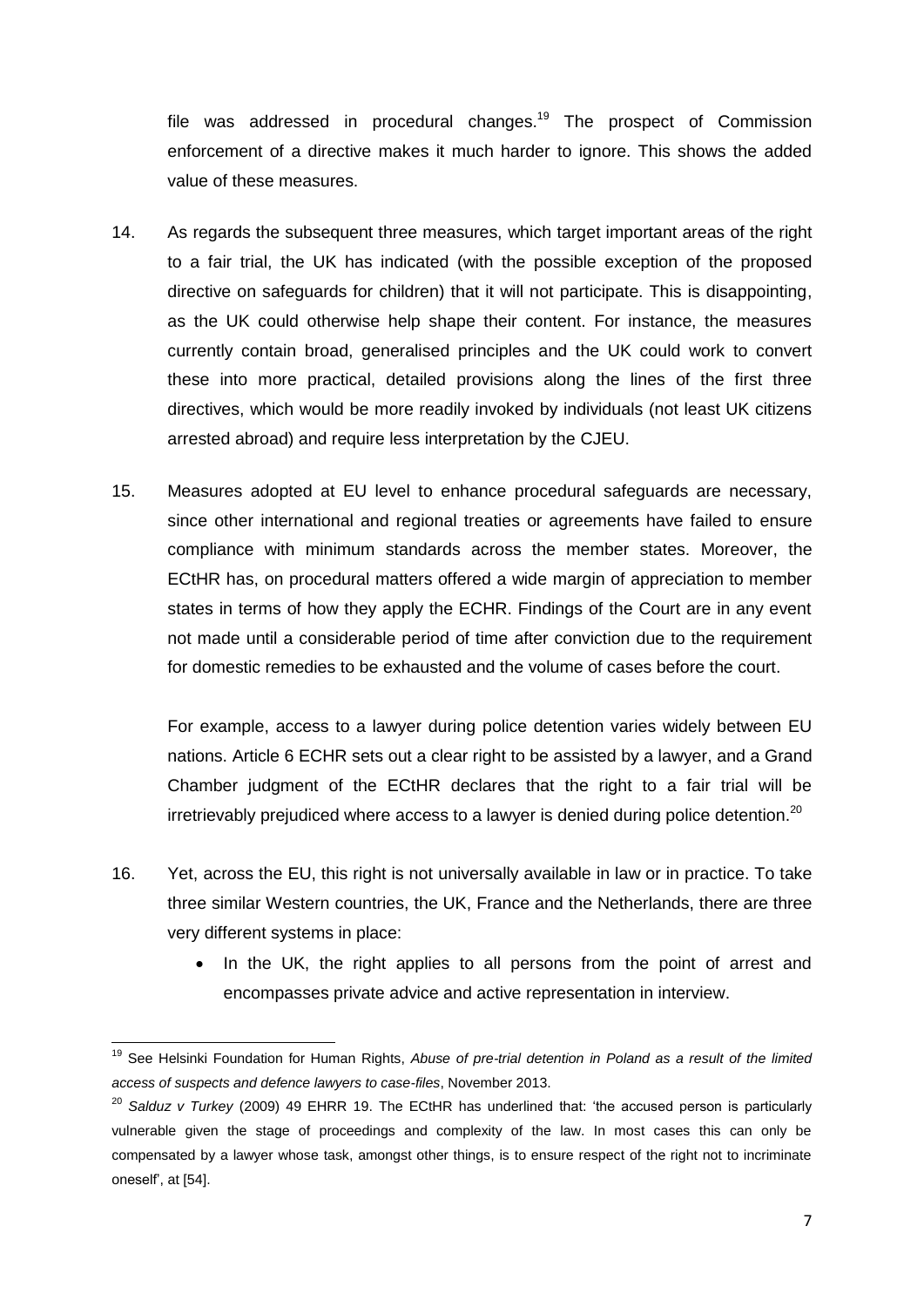- In France, the right applies to all persons from the point of arrest, and encompasses private advice but only presence in interview. The lawyer can only make representations after the interview has concluded.
- In the Netherlands, the right to advice prior to interview applies to all persons from point of arrest. Only children are entitled to active representation in interview, either by a lawyer or their parent or quardian. $^{21}$

In many other member states a right of some kind exists, but the police do not effectively facilitate the exercise of that right such that they have completed their interview, investigation, charged the suspect or event taken them to court before a lawyer is informed that their assistance has been requested. $^{22}$ 

- 17. This is one, basic example of the differences between member states. Experts' meetings held by Fair Trials have pointed to various other common issues such as inadequate assessment of interpretation needs, poor quality interpretation, inadequate notification of procedural rights, restricted access to case materials (even when a person is detained pre-trial) and unreliable 'waivers' of the right to a lawyer.
- 18. There is a particular need for improvement amongst EU member states to ensure that EU citizens receive at least a minimum standard of rights protection wherever they travel or mutual recognition instruments are applied. The EU is the most appropriate body to achieve action in this area because the need has been created by the agreement and application of mutual recognition instruments. This is the legal basis set out in article 82(2) TFEU. The European arrest warrant has graphically demonstrated the difference in regimes between member states and led, particularly in the UK, to protracted litigation regarding the human rights standards applied in other member states, with regard to fair trial rights and conditions of detention in particular. In order for mutual recognition instruments to operate effectively and fairly for the affected person, it is appropriate for the EU to take steps to ensure procedural rights are available and effectively protected across the EU.

## **19. Could the EU use its existing competence in this area in a different way which would deliver more in the UK national interest?**

 $\overline{a}$ <sup>21</sup> See *Inside Police Custody*, note 6 above, chapter 2.

<sup>&</sup>lt;sup>22</sup> See the Effective Defence Rights and Fair Trials International studies recorded in note 6 above.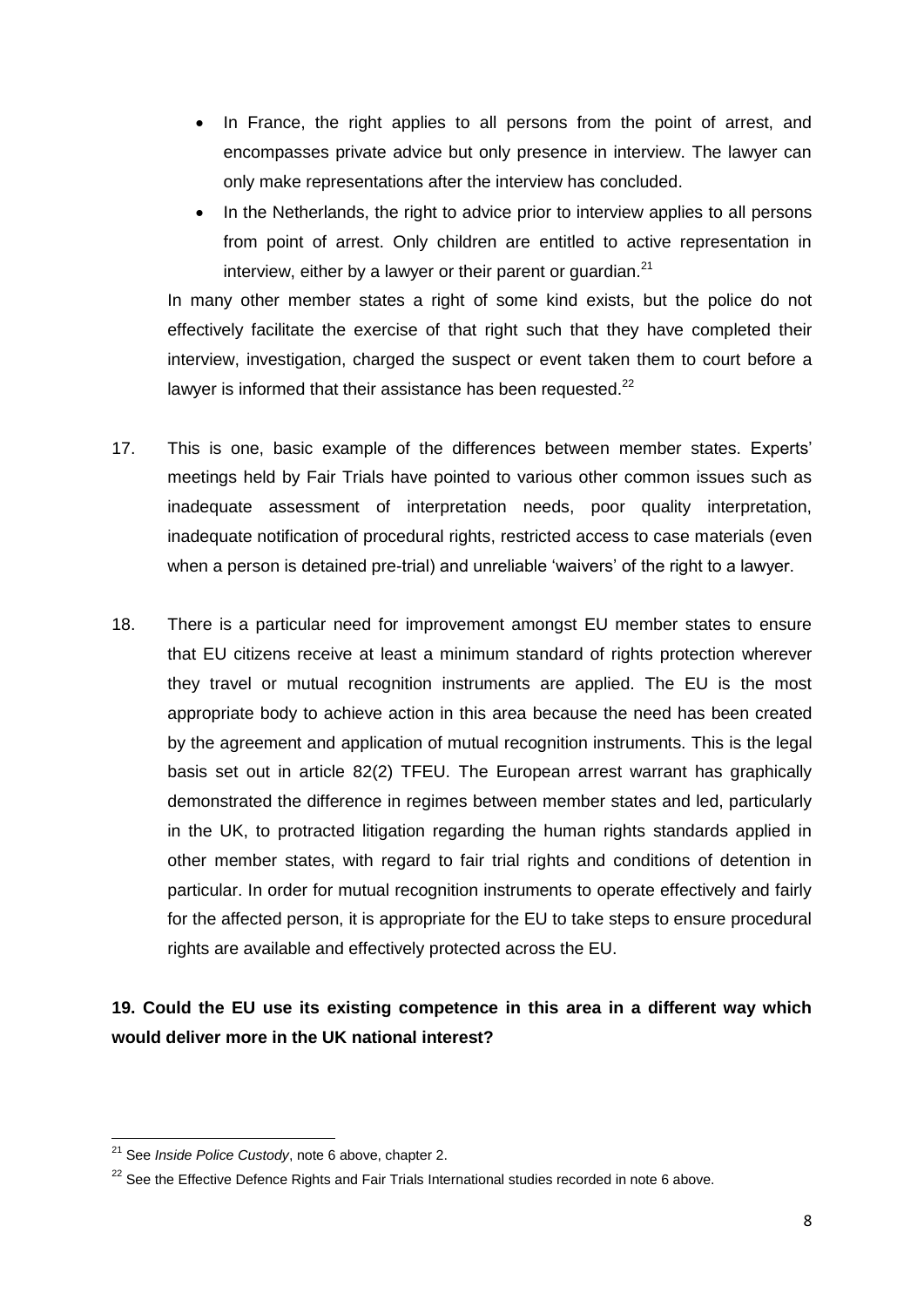- 19. As set out above, in our view it is in the UK's interest for the EU to exercise its competence through adopting binding directives that aim to create minimum procedural safeguards. For one thing, it is a fundamental principal of UK common law that people receive a fair trial and are able to effectively exercise their defence. Where research demonstrates flaws in that system, it is appropriate that they be addressed, be it under the auspices of EU legislation or through national instigation. In our view, the only way of ensuring that the rights of British citizens are protected in other EU countries is through the adoption of binding common EU standards.
- 20. We do not consider that recommendations or other soft law measures carry sufficient weight to encourage member states to improve their systems. This is demonstrated by the dismissal of measures already taken to improve the EAW regime.<sup>23</sup> It is also demonstrated by the repeat violations of the ECHR and failure to implement decisions of the ECtHR, which do not require national legislation to be interpreted in conformity as EU law does.

#### **20. What future challenges do you see in the field of minimum standards in criminal law and procedure and what impact might this have on the national interest?**

- 21. The continuing challenge in this area has two aspects: (i) ensuring the protection of defence rights remains a priority, and (ii) ensuring existing mutual recognition systems incorporate more effective opportunities for individuals to invoke refusal grounds.
- 22. First, ensuring that procedural safeguards continue to be a priority on the EU Justice and Home Affairs agenda, and that instruments adopted are implemented effectively across the member states, will enable wholesale minimum standards to actually be achieved. In a time of austerity, the enhancement of suspect's rights is not a priority for national governments. Some of the proposals will be costly, such as the provision of suitably qualified interpreters and translators. The continued progress towards adoption of further procedural safeguards is already under pressure with the most recently proposed directive on the right to legal aid containing very limited requirements, and the proposed directive on special safeguards limited to children. It is important to retain some ambition so as to achieve the objective of more effective

**<sup>.</sup>**  $23$  See notes 21, 22 and 23 above.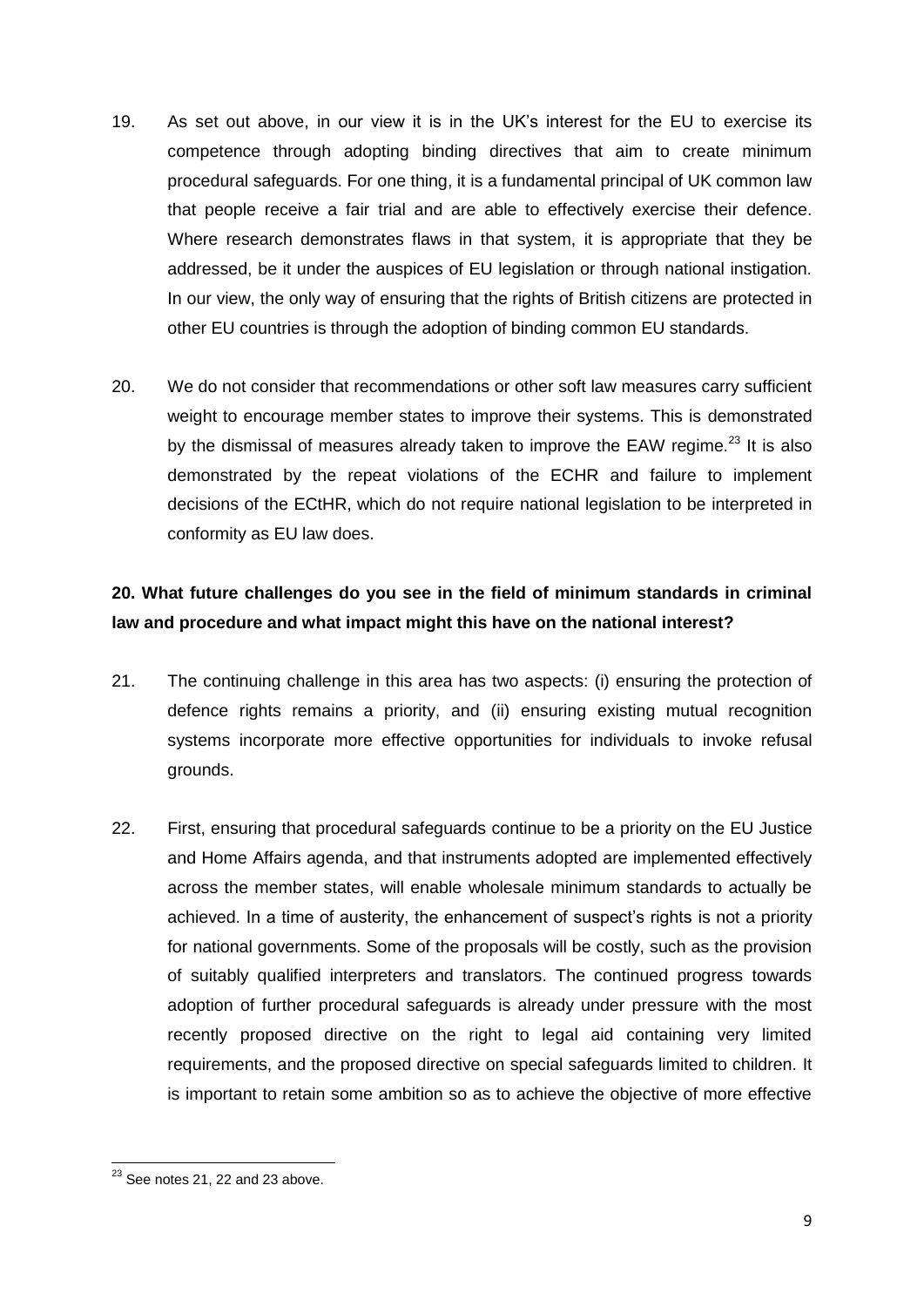procedural rights protection which the UK and other Member States agreed upon in 2009 as essential to making mutual recognition work.

- 23. In particular, in our view, action at EU level is needed to restrict the unjustified use of pre-trial detention and address unsuitable conditions, a problem demonstrated in detailed evidence to the Commission.<sup>24</sup> This is the primary area in need of reform. Overcrowding is a significant problem across Europe and people should not be surrendered or transferred to overcrowded cells. Her Majesty's Chief Inspector of Prisons recently expressed concern that almost all prisons in England and Wales are overcrowded.<sup>25</sup> A major driver of the overcrowding problem is the excessive recourse to pre-trial detention resulting from inadequate decision-making in each case, something flagged as a major issue in experts meetings held by Fair Trials over the course of 2012-13 in six EU countries.
- 24. Secondly, the challenge is to ensure that mutual recognition and legal assistance instruments themselves provide mechanisms for affected persons to make representations and invoke postponement or refusal grounds where it is appropriate to do so. Improvements by way of harmonised procedural safeguards will have minimal effect unless the instruments that, by virtue of article 82(2) TFEU, they seek to enhance include the opportunity for the affected person to be heard on the application against them. Only the European arrest warrant expressly requires the provision of access to a lawyer and a hearing before a judicial authority.<sup>26</sup> Yet the operation of the enhanced extradition regime provided by the European arrest warrant has revealed numerous procedural problems. Recommendations for reform have been made by the EU Council,<sup>27</sup> the Commission,<sup>28</sup> and the Parliament,<sup>29</sup> none

 $24$  The Commission issued a 'green paper on the application of EU criminal justice legislation in the field of detention', 30.11.2011 to which it received considerable response from the member states and NGOs, all of which, and an analysis of the replies, are available here:

[http://ec.europa.eu/justice/newsroom/criminal/opinion/110614\\_en.htm](http://ec.europa.eu/justice/newsroom/criminal/opinion/110614_en.htm)

<sup>&</sup>lt;sup>25</sup> See BBC news report and statistics highlighted therein:<http://www.bbc.co.uk/news/uk-politics-27875259>

<sup>&</sup>lt;sup>26</sup> Pursuant to articles 11 and 14.

<sup>27</sup> EAW Handbook at 17195/1/10, 17 December 2010; Council, *Final report on the fourth round of mutual evaluations - The practical application of the European Arrest Warrant and corresponding surrender procedures between Member States*, 8302/2/09, 28 May 2009, and the Presidency *Follow-up report to the evaluation reports*, 15815/1/11, 18 November 2011.

<sup>28</sup>*Report from the Commission to the European Parliament and Council, on the implementation since 2007 of the Council Framework Decision of 13 June 2002, on the European arrest warrant and the surrender procedures between Member States*, COM(2011) 175 final, 11 April 2011.

<sup>29</sup> European Parliament, *Report with recommendations to the Commission on the review of the European arrest*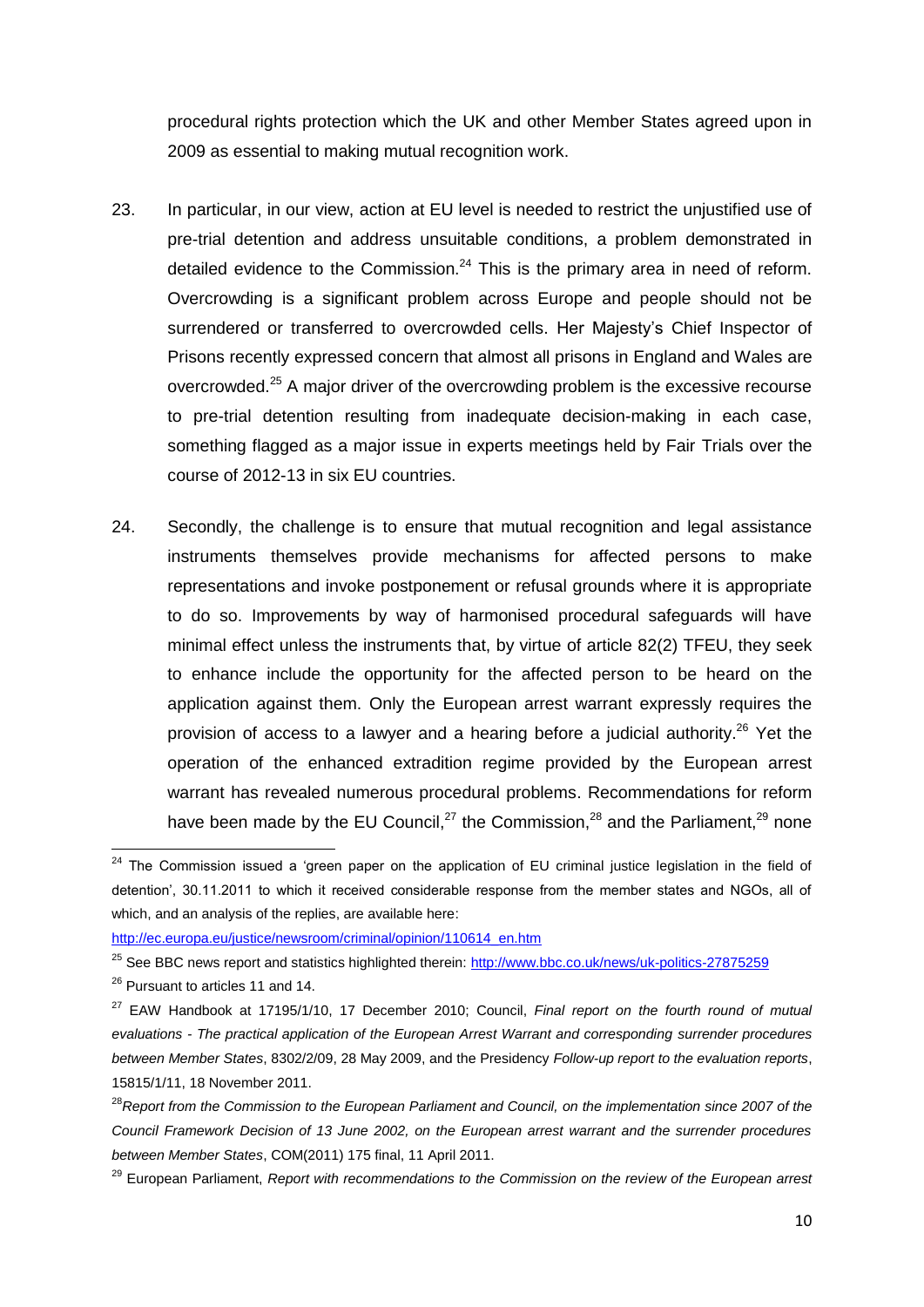of which have yet made a difference to the operation of the warrant in practice. The UK has sought to address concerns expressed by practitioners about the operation of the warrant and its effect upon requested people from the UK through amending the national implementing legislation.<sup>30</sup> While this may afford greater scrutiny and refusal powers to UK judges of incoming requests, this unilateral action could be criticised by other member states and may make mutual recognition of the EAW difficult.

- 25. A multitude of other mutual recognition instruments provide no mechanism by which the affected person can be heard, and leave this to national law to provide. Even the European Investigation Order, which demonstrates the success of co-decision and the experience of mutual recognition in practice, by way of its scrutiny mechanisms, only provides for 'legal remedies'.<sup>31</sup> It is not clear how these will operate. It seems clear to us that only common legislative action at EU level will ensure member states actually make the changes that have been repeatedly recommended to give requested and affected persons a fair process.
- 26. We also believe that the legal tests for refusal of requests on human rights grounds are in need of review as the courts have not inferred meaningful safeguards. The 'flagrant denial of justice' test applicable in the UK for refusal of an EAW where the requested person argues that a fair trial will not be possible in the issuing state for instance, is essentially theoretical, having never been successfully invoked in ten years of practice as far as we know. This is despite the EU adopting procedural safeguards directives on the acceptance of inadequate protection of fair trial rights in the EU. A more effective challenge to execution would involve not just the availability of an avenue of challenge supported by legal assistance, but a more realistic assessment of rights-based arguments, with compliance with the Directives in the issuing state the obvious yardstick.
- 27. Unless these instruments afford a voice and effective procedural safeguards to individuals, there will continue to be inequality of arms between prosecuting authorities and those affected. The UK should be prioritising these measures above

 $\overline{\phantom{a}}$ 

*warrant,* A7-0039/2014, 22.1.2014.

 $30$  Extradition Act 2003, as amended by Part 12 of the Anti-Social Behaviour, Crime and Policing Act 2014.

<sup>&</sup>lt;sup>31</sup> Article 14 of Directive 2014/41/EU regarding the European Investigation Order in criminal matters OJ (1.5.2014) L 130/1 provides for legal remedies equivalent to those available in a similar domestic case.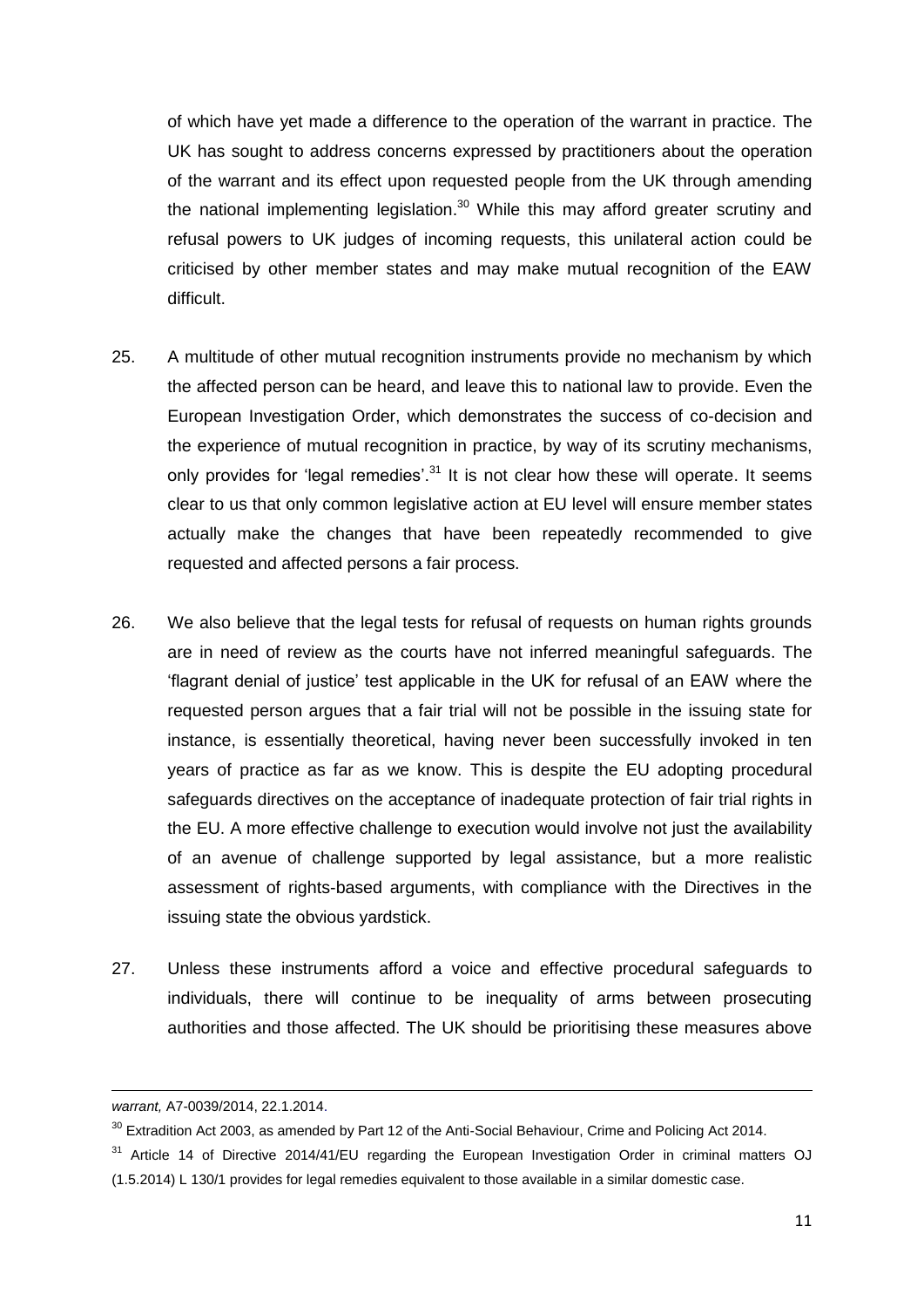all other work in the Justice and Home Affairs field, to ensure that mutual recognition and assistance is provided in circumstances where it is just and appropriate to do so.

28. We also consider it worth pointing out that any future legislation in this area will be the result of careful reflection anchored in the real needs of mutual recognition. The Strategic Guidelines<sup>32</sup> recently adopted are brief. They cover future activity in the area of freedom, security and justice and are in stark contrast to the Stockholm Programme<sup>33</sup> and its action plan<sup>34</sup> for the period 2009-2014, which set out an ambitious legislative programme. They place the onus upon implementation of the existing acquis following a period of heavy legislative activity. Where further legislative action proves necessary, it will be to ensure the functioning of mutual recognition systems – with detention a likely candidate given its impact upon mutual confidence – and thus unlikely to be otherwise than in the national interest and that of UK citizens arrested abroad*.*

#### **21. Are there any other general points in relation to this area that you wish to make which are not captured above?**

29. On the international stage, UN Guidelines have been agreed on various aspects of these rights that all EU member states have signed up to, and in many respects there are now more advances than in EU provisions.<sup>35</sup> Likewise, third country agreements, dialogue with third nations, and diplomatic negotiations are taking place with the aim of improving human rights standards. The UK continues to be looked upon as a country with one of the best law enforcement systems as well as procedural rights protections in the world, and is an example to countries around the world that it is possible to combine the two endeavours. Internationally the UK seeks the

 $\overline{a}$  $32$  European Council Meeting 26/27 June Conclusions, EUCO 79/14, (Brussels, 27 June 2014), available at: [http://www.consilium.europa.eu/uedocs/cms\\_Data/docs/pressdata/en/ec/143478.pdf,](http://www.consilium.europa.eu/uedocs/cms_Data/docs/pressdata/en/ec/143478.pdf) see pages 5 and 6.

<sup>&</sup>lt;sup>33</sup> European Council, the Stockholm Programme — an open and secure Europe serving and protecting citizens (2010/C 115/01), OJ (4.5.2010) C 115/1.

<sup>&</sup>lt;sup>34</sup> Communication from the Commission to the European Parliament, the Council, the European Economic and Social Committee and the Committee of the Regions of 20 April 2010 – Delivering an area of freedom, security and justice for Europe's citizens – Action Plan Implementing the Stockholm Programme, COM(2010) 171 final

<sup>&</sup>lt;sup>35</sup> See United Nations Principles and Guidelines on Access to Legal Aid in Criminal Justice Systems, UNGA Resolution 67/187 20 December 2012 (UNODC, 2013); Basic Principles on the Role of Lawyers, Eighth UN Congress on the Prevention of Crime and the Treatment of Offenders, Havana, 27 August to 7 September 1990, UN Doc. A/CONF.144/28/Rev.1 at 118 (1990); UN Body of Principles for the Protection of All Persons under Any Form of Detention or Imprisonment, UNGA Resolution 43/173 (1988).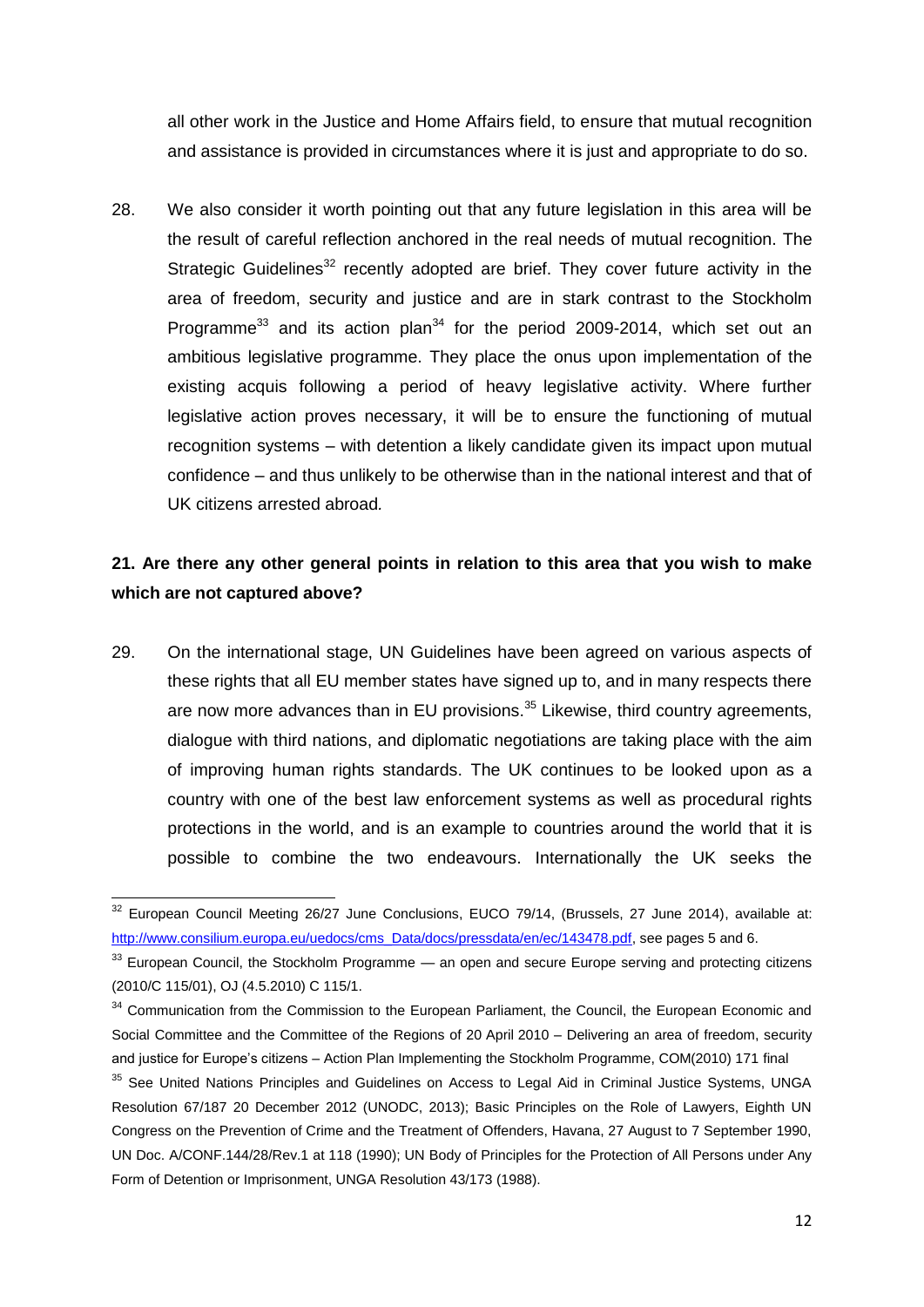improvement in standards. But these are of course unenforceable. By contrast, in the EU, where rights are enforceable, the UK is increasingly reluctant to engage in the advancement of procedural safeguards. We are concerned that UK disengagement in the EU may weaken its position in attempting to improve standards in non-EU countries.

- 30. We are also concerned at the UK's reluctance to engage in the provision of procedural safeguards amongst EU member states. While the UK may be reluctant to engage in further cooperation measures, ensuring procedural safeguards are in place in respect of existing measures is a clear priority. Yet the UK approach to newly proposed measures appears to be to review whether they conflict with existing UK law, rather than whether UK law could be enhanced to meet the envisioned enhanced standards. $36$  We believe this is an unhelpful approach. The proposals provide an impetus and justification to raise standards that otherwise would not be a domestic priority, acknowledging evolving standards across Europe and substantial research to indicate that certain procedures are inadequate.
- 31. Subsequent to the agreement of the Lisbon Treaty there has been an improvement in decision making as a result of co-decision, producing much more concrete, clear and robust instruments. The EIO is a prime example of this. The strength of the final measure from a fairness perspective is a result of the involvement of the EU Parliament, but also member states drawing on experience of the EAW and the need for greater scrutiny of requests, and human rights refusal grounds. Significantly, the UK led a successful push for improved procedural safeguards in the measure.<sup>37</sup> It also called for a practical measure to ensure the right of access to a lawyer is effective in the recently adopted Directive, through facilitation of a request for legal assistance.<sup>38</sup>

 $36$  For a recent example, see the debate on the three proposals for directives on the presumption of innocence, legal aid and child suspects, HC Debates, 18 March 2014, cols 726-746.

 $37$  The documentation showing member states' specific involvement is not publicly available, but the issues of concern were raised early in discussions and are summarised in a 'Follow up Document' to a meeting of the criminal law working party held 12-13 July 2010, ref 12201/10 (Brussels, 20 July 2010), available at <http://register.consilium.europa.eu/doc/srv?l=EN&f=ST%2012201%202010%20INIT> with other relevant documents available through a search of the documents stored on the Consilium website.

<sup>&</sup>lt;sup>38</sup> Again, there are no public documents recording this concern, but it is clear that it was discussed from the documentation that has been published, see 'Selected Outstanding Issues' paper, ref 9270/12 (Brussels, 3 May 2012), available at[: http://register.consilium.europa.eu/doc/srv?l=EN&f=ST%209270%202012%20INIT](http://register.consilium.europa.eu/doc/srv?l=EN&f=ST%209270%202012%20INIT)